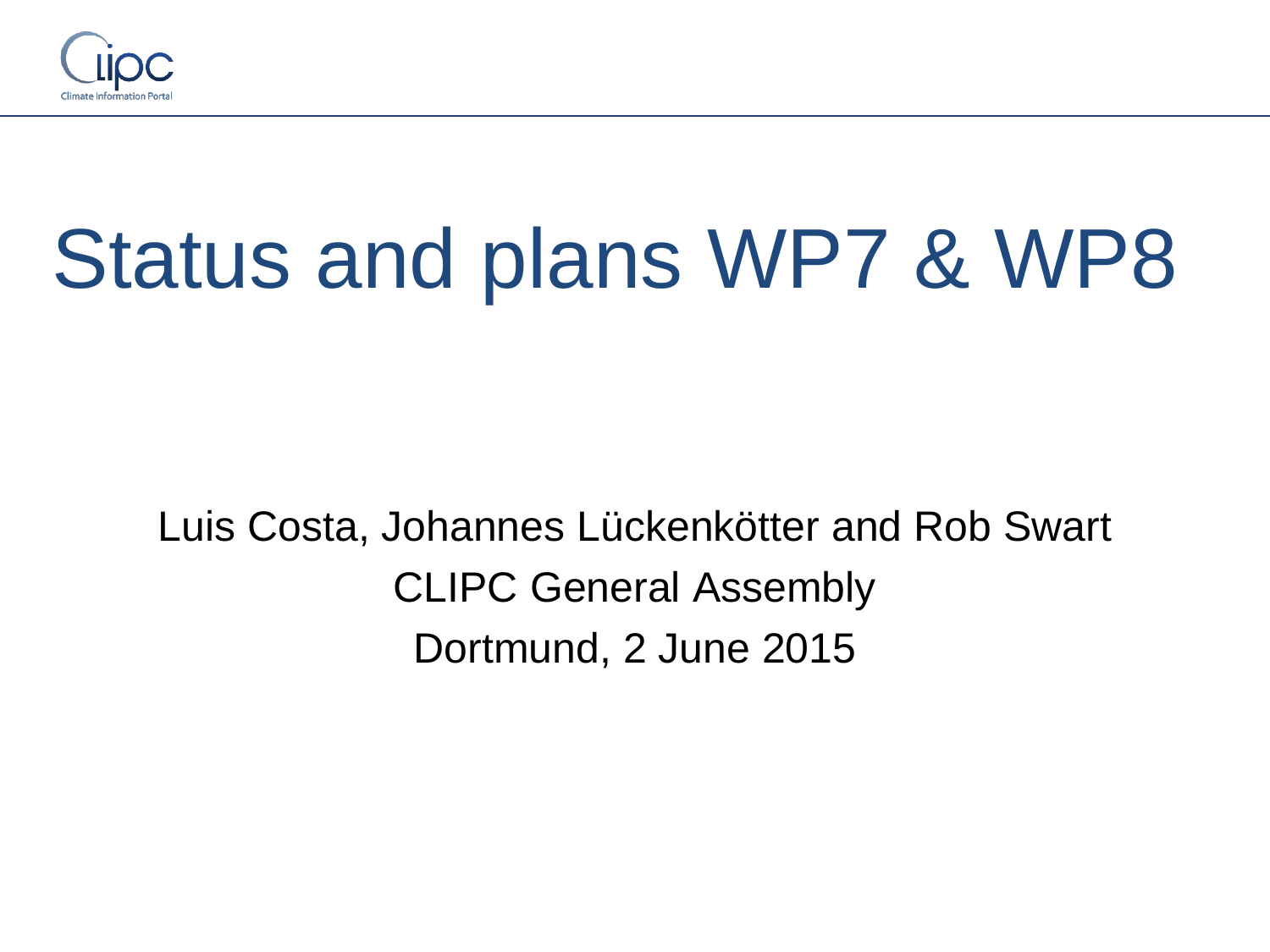

**Requirements:**

- **i. Systematic evaluation of tier 1, 2 And 3 impact indicators with regard to aspects such as: policy relevance, methodology, data accessibility, scales, length of time series, temporal resolution, uncertainty …**
- **ii. Overall conclusion on strengths and weaknesses of existing indicators and development opportunities for new indicators.**
- **iii. Prioritization of first impact indicators.**

Done:

Deliverable 7.1 : A review of climate impact indicators across specific themes and description of strengths, weaknesses and technical requirements and main mismatches between user's expectations and the scientific evaluation of climate impact indicators gathered. [month 10]

**July 2015**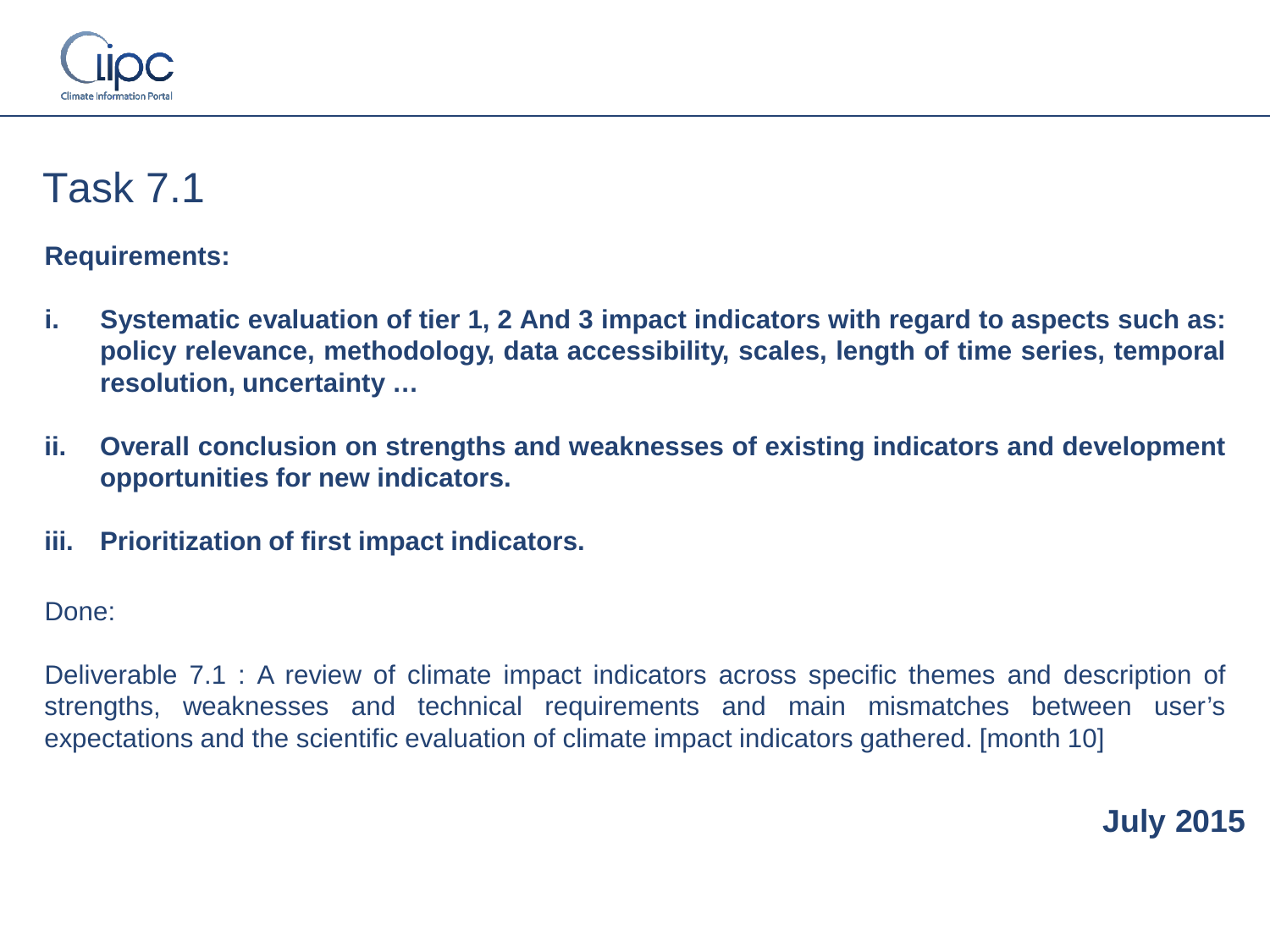

# Task 7.1: example

**Requirements:**

**i. Systematic evaluation of indicators with regard to aspects such as: policy relevance, methodology, data accessibility, scales, length of time series, temporal resolution, uncertainty …**

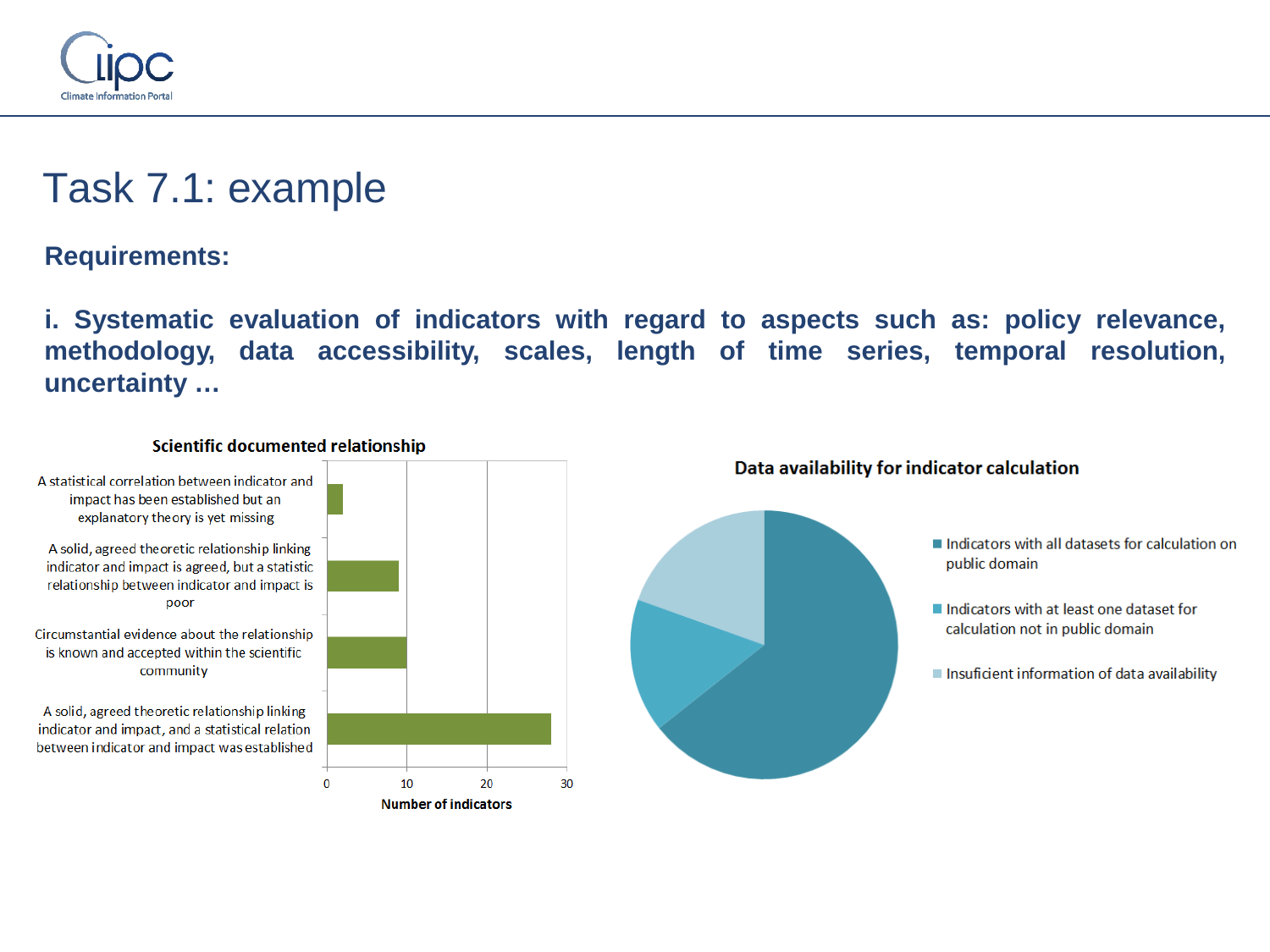

**Requirements:**

**ii. Overall conclusion on strengths and weaknesses of existing indicators and development opportunities for new indicators.**

#### Attempt to connect indicator documentation to specific uses of indicators





|                         |                               | Top three purposes for climate data and indicators             |                                                               |                                                                             |  |
|-------------------------|-------------------------------|----------------------------------------------------------------|---------------------------------------------------------------|-----------------------------------------------------------------------------|--|
|                         | User groups                   | 1 <sub>st</sub>                                                | 2 <sub>nd</sub>                                               | 3 <sup>rd</sup>                                                             |  |
| $\blacksquare$ Yes      | Societal end users            | Support the development of<br>adaptation strategies and plans  | Create awareness                                              | Make risk and vulnerability<br>assessments                                  |  |
| ■ No                    | Intermediary<br>organizations | Give advice on data and climate<br>impact indicators to others | Support the development of<br>adaptation strategies and plans | Create awareness                                                            |  |
| $\blacksquare$ Not sure | Impact researchers            | Make risk and vulnerability<br>assessments                     | Input in research on climate<br>change                        | Support the development of<br>adaptation strategies and plans <sup>13</sup> |  |
|                         | Climate scientists            | Give advice on data and climate<br>impact indicators to others | Input in research on climate<br>change                        | Mix of awareness raising,<br>adaptation and risk assessment <sup>14</sup>   |  |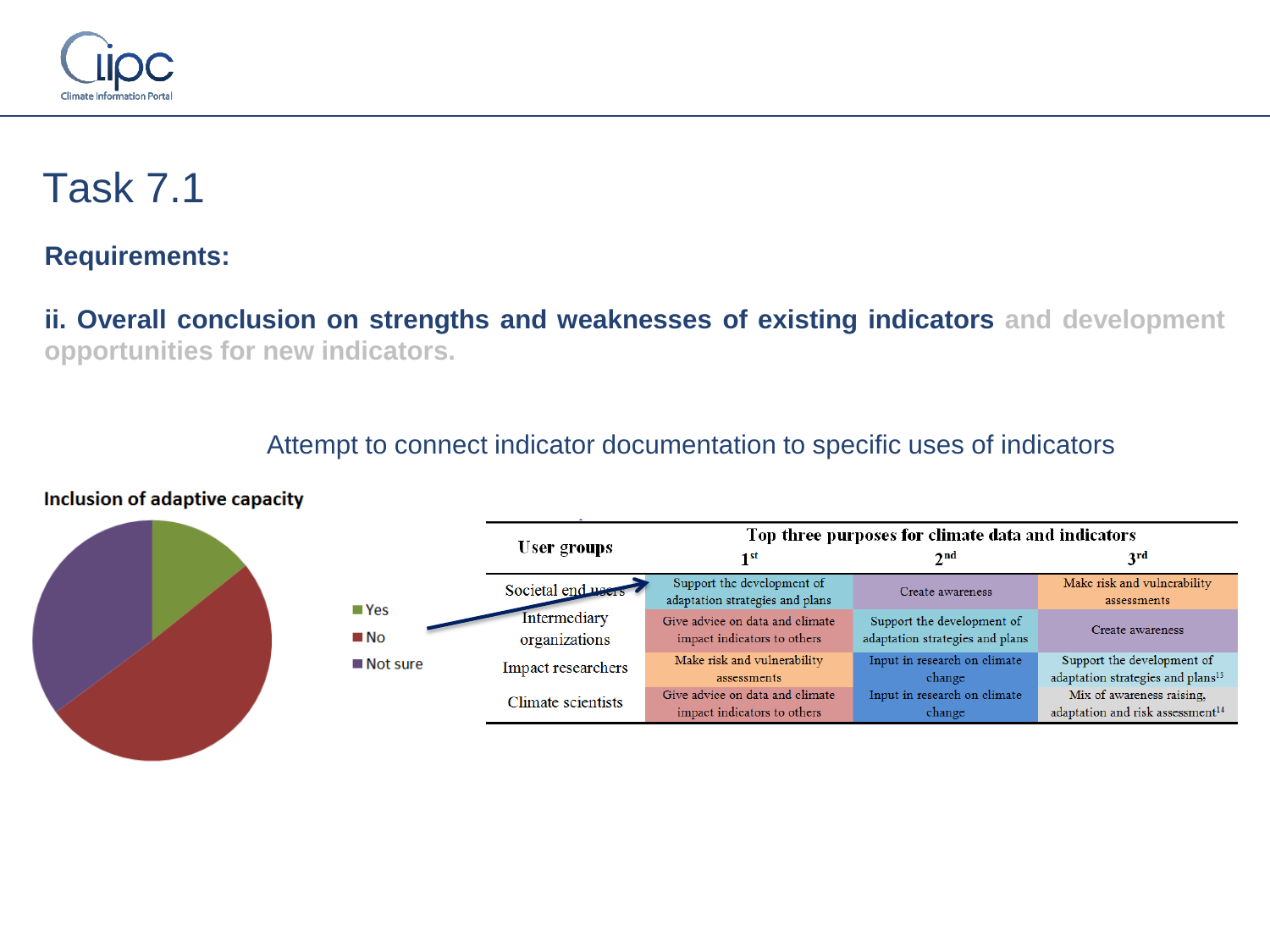

#### **Requirements:**

**ii. Overall conclusion on strengths and weaknesses of existing indicators and development opportunities for new indicators.**

First version of a heat-stress indicator based on empirical studies.



#### Framework for an improved moth phenology indicator.

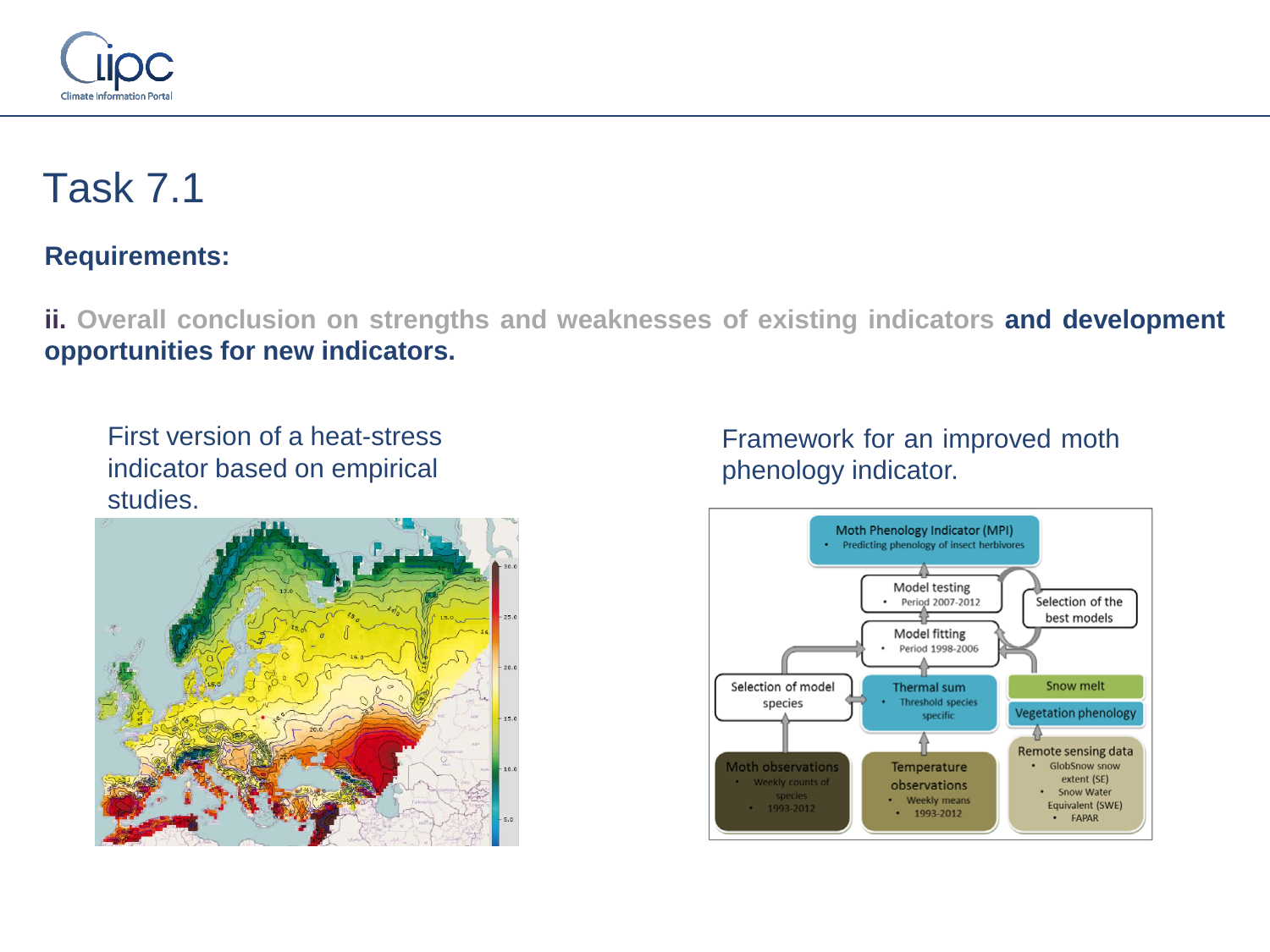

**Requirements:**

**iii. Prioritization of first impact indicators.**

|              | <b>Indicator</b>                      | <b>Status</b>                                                     | <b>Contact</b>                                               | <b>Comments</b>                                                                  |
|--------------|---------------------------------------|-------------------------------------------------------------------|--------------------------------------------------------------|----------------------------------------------------------------------------------|
|              | Arctic and baltic sea-ice             | Limited to maximum yearly Baltic sea<br>ice extent for the moment | Kari (FMI)                                                   | Maximum Area of<br>Baltic sea ice, 1720 -<br>2015. Available as an<br>excel-file |
|              | <b>Standard Snowpack</b><br>indicator | In preparation                                                    | Kari (FMI)                                                   | <b>Waiting for "lessons"</b><br>learned" with SWE<br>data                        |
| <b>Water</b> | Snow extent                           | Examples of map and data provided<br>Kristin (SYKE)               | Tried to deliver to<br>Wim but doubts on<br>server, metadata |                                                                                  |
|              | Snow water equivalent                 | Examples of map and data provided                                 | Kari (FMI)                                                   | Data to be uploaded<br>to ESGF, early<br>04/2015                                 |

#### List of priority indicators as in March 2015.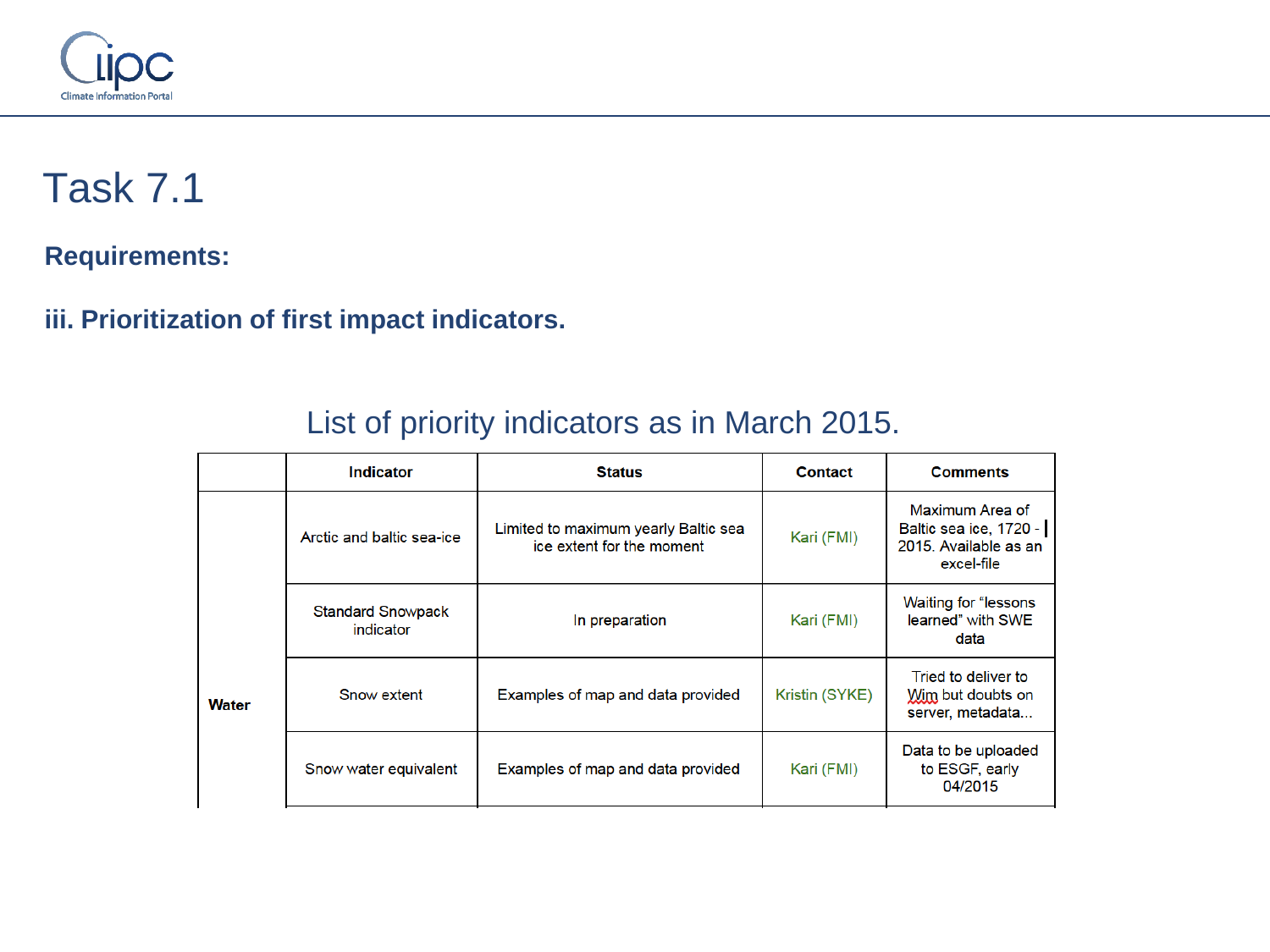

**Tasks:**

**Define key impact indicators that would benefit from existing datasets within the consortium in order to enhance their informative power.**

Possible strategies:

• Usage of existing, or development, of impact functions (from Tier1 to Tier3).

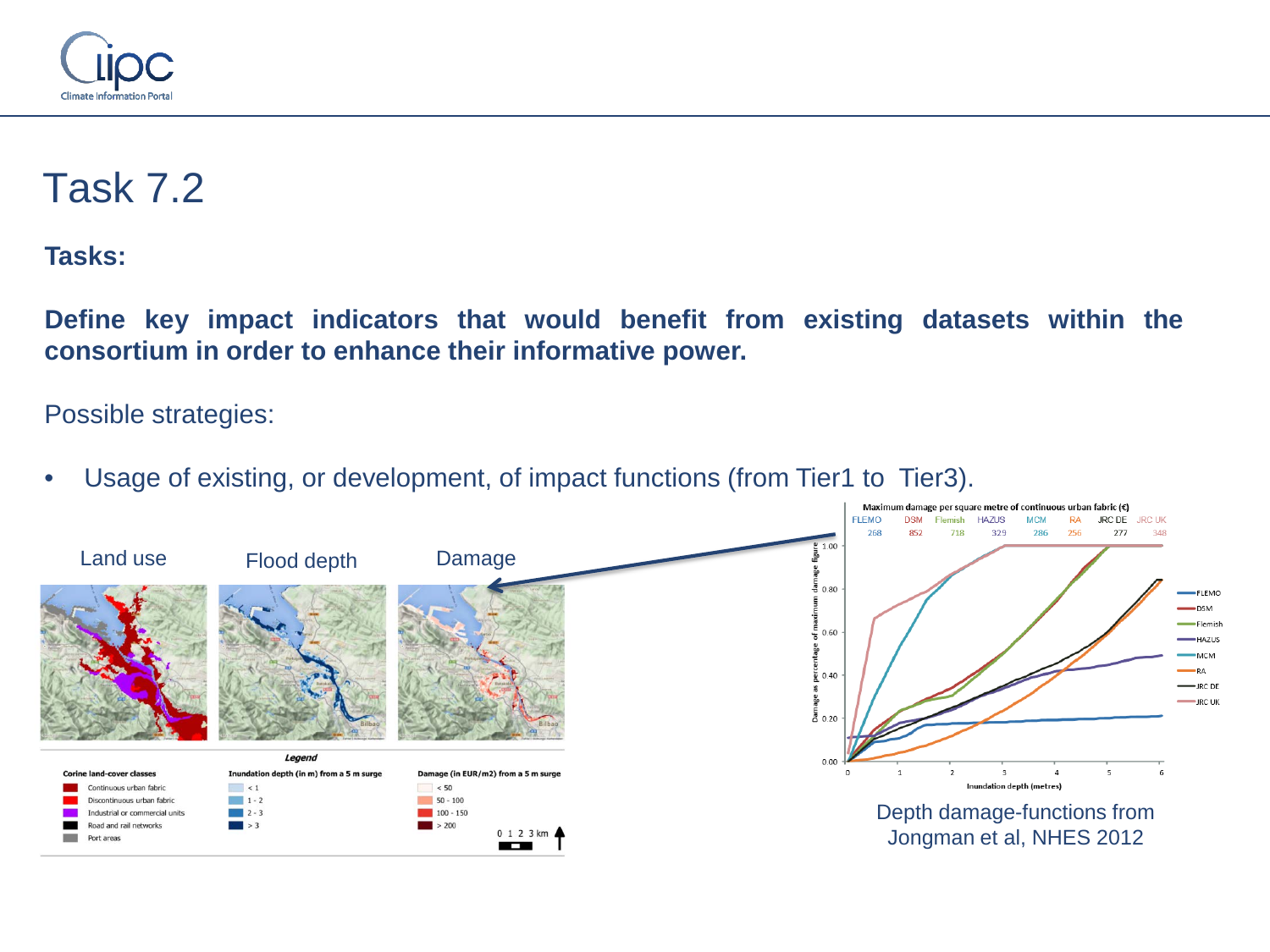

**Requirements:**

**Define key impact indicators that would benefit from existing datasets within the consortium in order to enhance their informative power (with WP8).**

Possible strategies:

- Usage of existing, or development, of impact functions (towards T3).
- Tier-1 and Tier-2 indicators can be overlaid with socio-economic information to identify regions of high exposure and sensitivity.



#### ESPON climate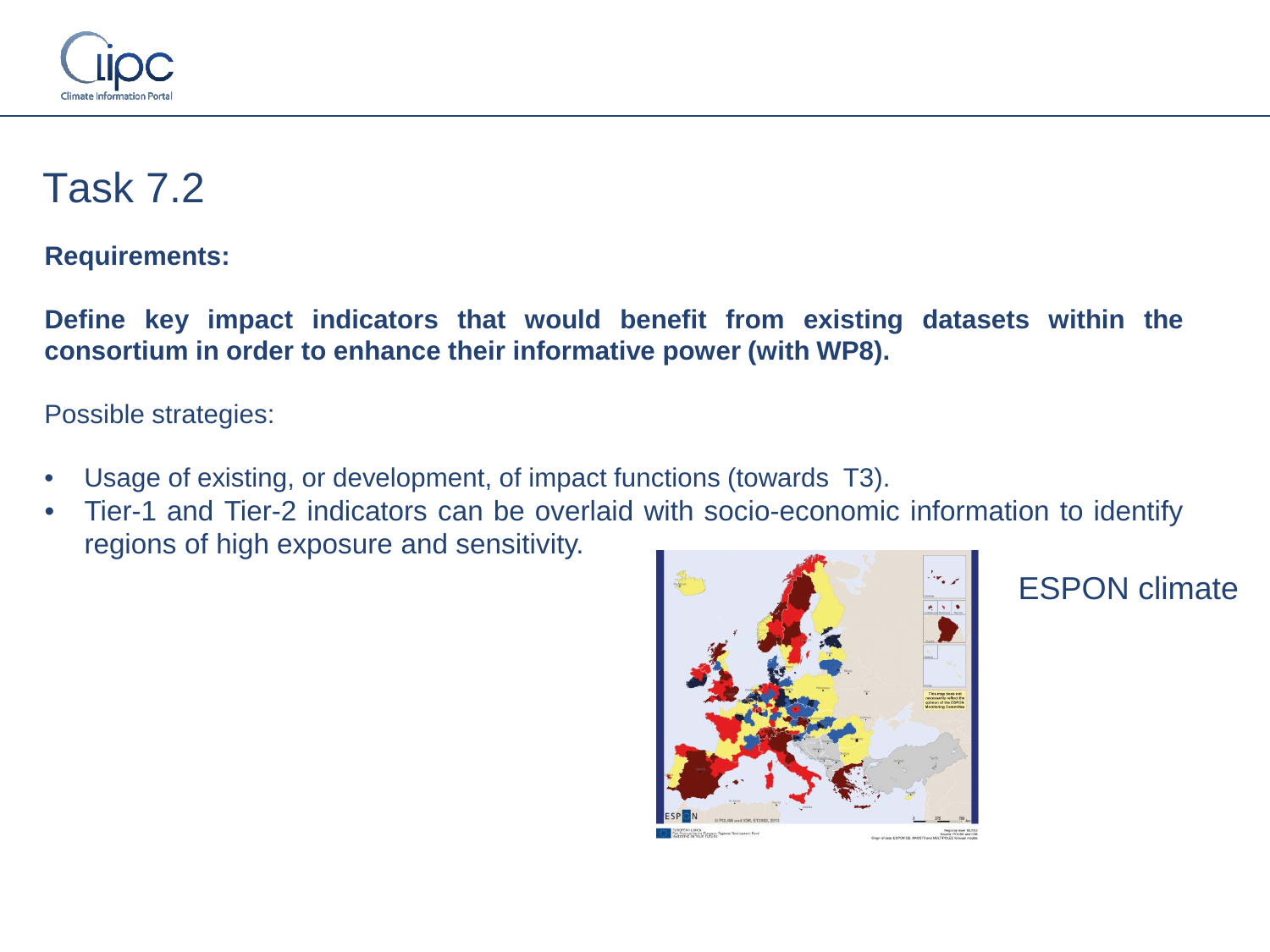

# Key questions:

- How to best organize data transfer between WP7/WP8 and WP3/WP4 (people, for
- Guidelines on how to prepare/export NETCDF data for the portal.
	- Many sources such as: satellite, shapefile, etc…
	- Differentiated metadata standards across indicator Tiers?
	- How to coordinate this with metadata on climate data from WP5?
- How to best reflect different character of indicators in metadata and who is respons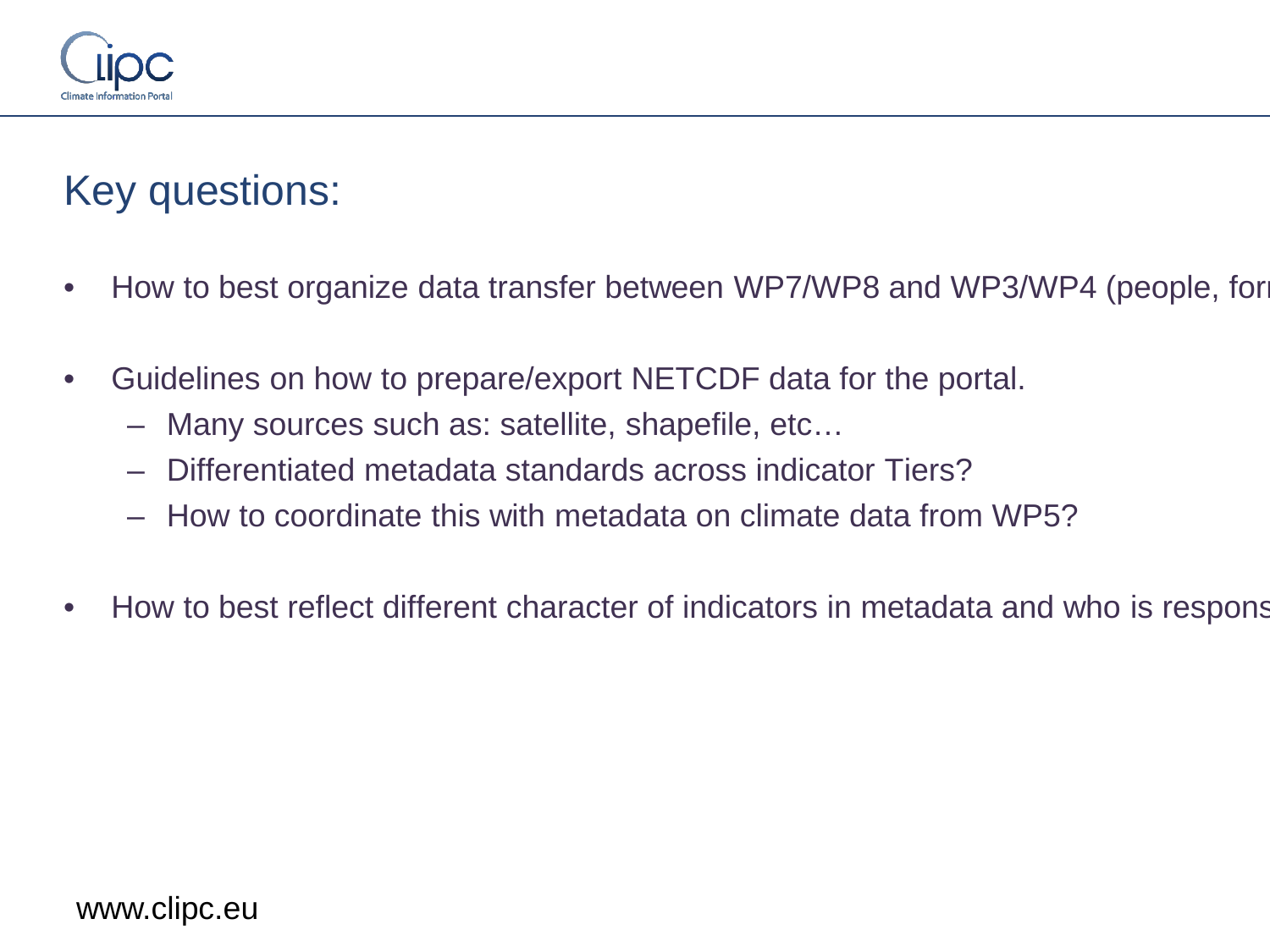

- Outline and discussion of WP 8 tools in special workshops in Dortmund and Ispra (Jan/April 2015)
- Discussion with users at user requirements workshop (February 2015)
- Circulation, review and revision of D8.1 (Compatibility assessment) (March-May 2015)
- Circulation, review and revision of MS 34 (Outline of WP8 tools) (March-May 2015)
- Elaboration of draft MS 37 ON-GOING (May-June 2015) (Full methodology of uncertainty assessment)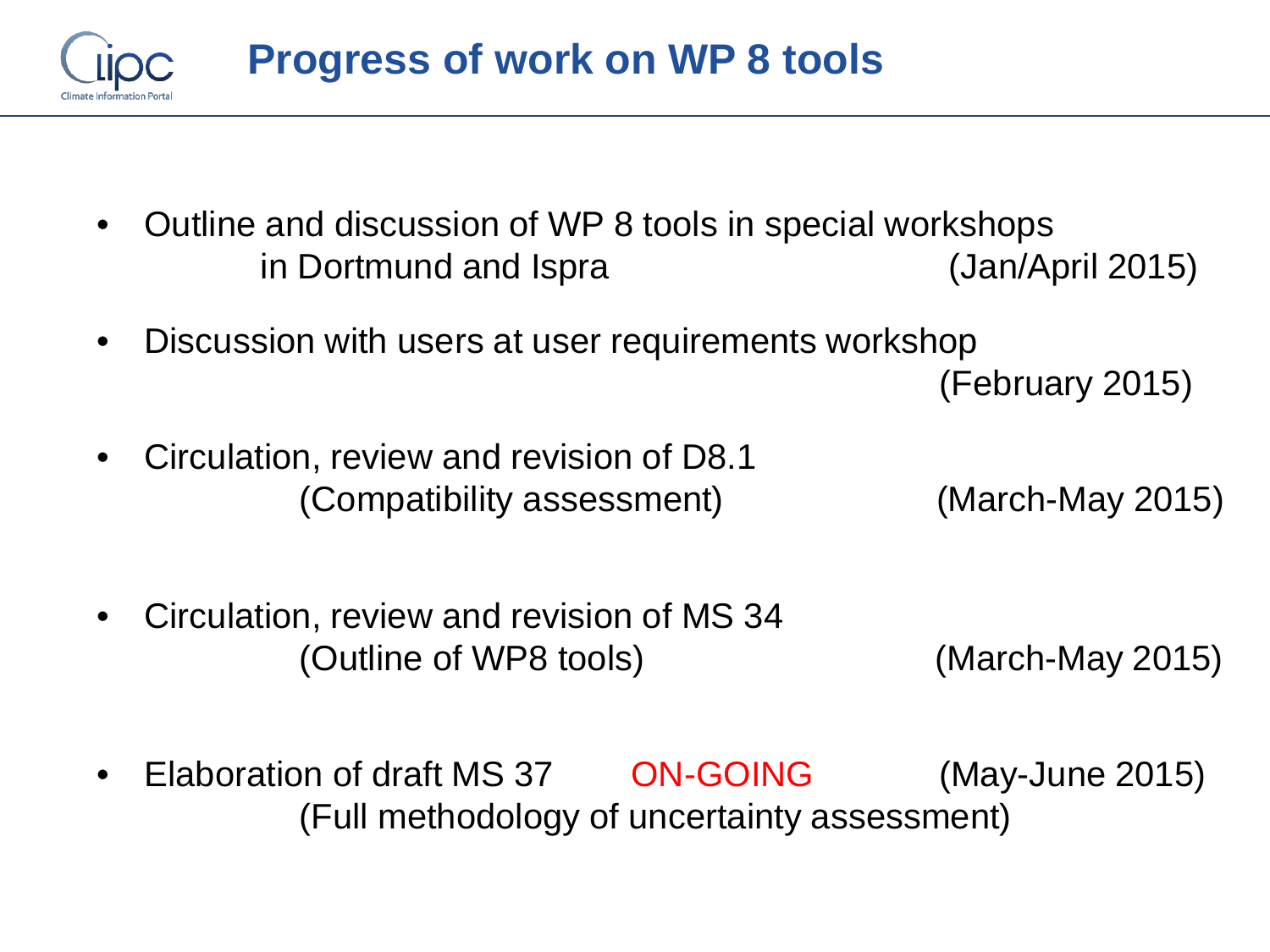

# **Indicator combination & aggregation tool**



- Overlay of exposure and sensitivity to yield impacts or impacts based on WP 7 impact functions
- Aggregation of impacts ('pre-packaged sets')
	- e.g. combined impacts on a particular sector (e.g. economy)
		- combined impacts of a particular exposure indicator
		- combined impacts for one sensitivity indicator (e.g. old persons)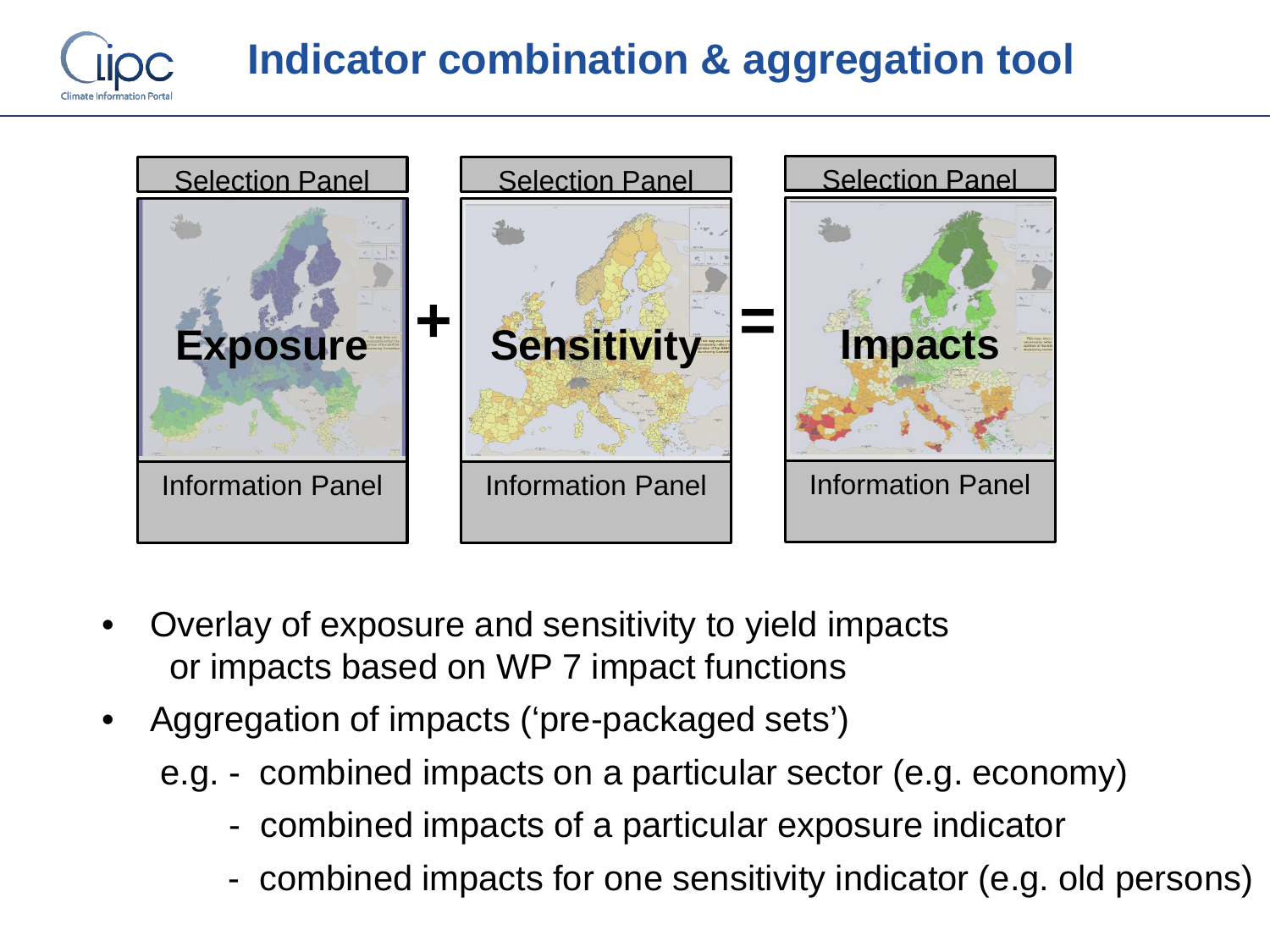



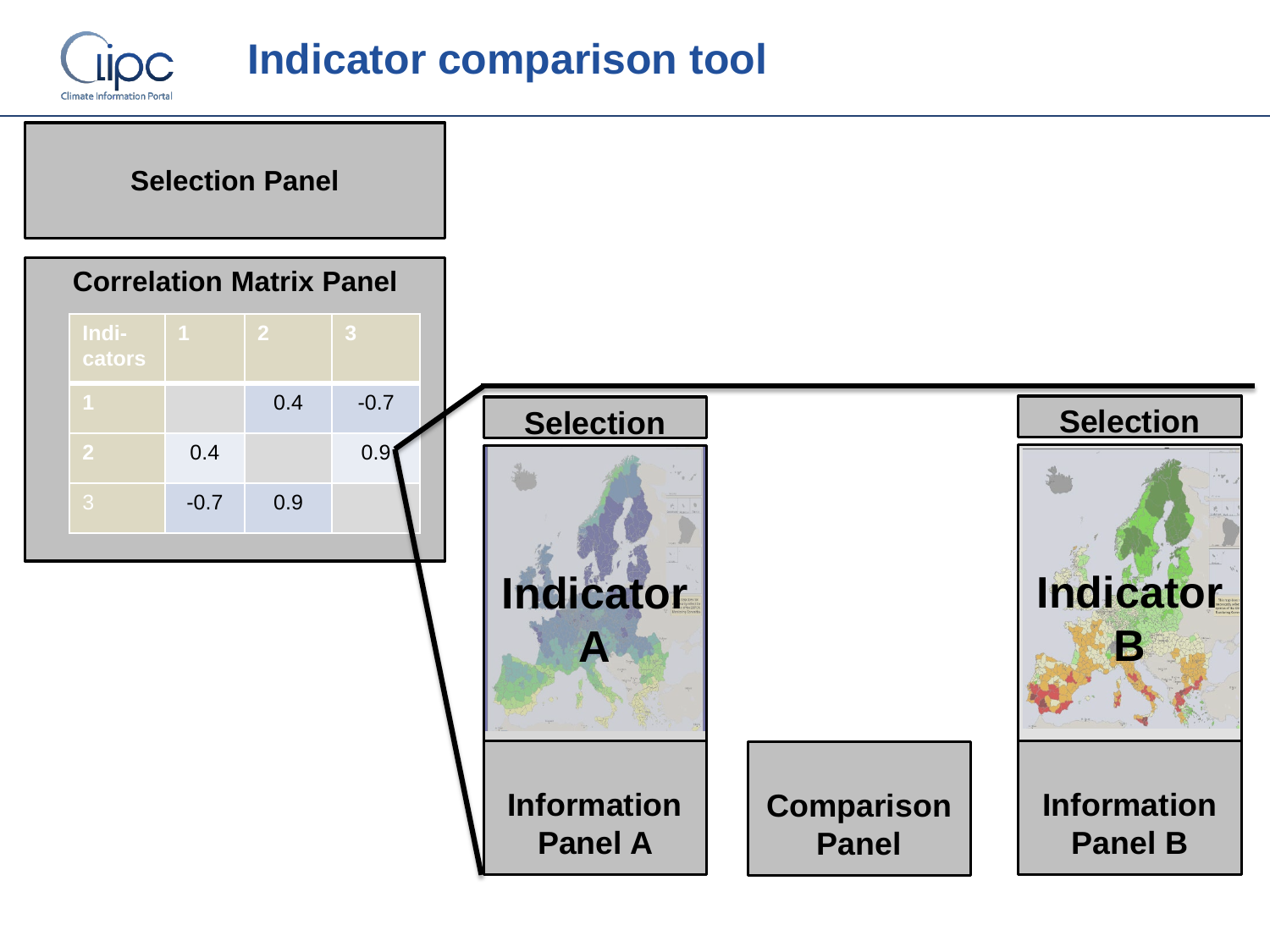

#### *Next steps (June-September 2015):*

- Determine which indicators are to be expected from WP 7 a) with full impact functions
	- b) only components without impact functions
- Determine which 'pre-packaged sets' of aggregated indicators are most useful for users (WP2)
- Downscale sensitivity data to raster cells to enable full compatibility with climate data (WP6)
- Coordinate data storage, interface workflow and visualisation with WP 3 & 4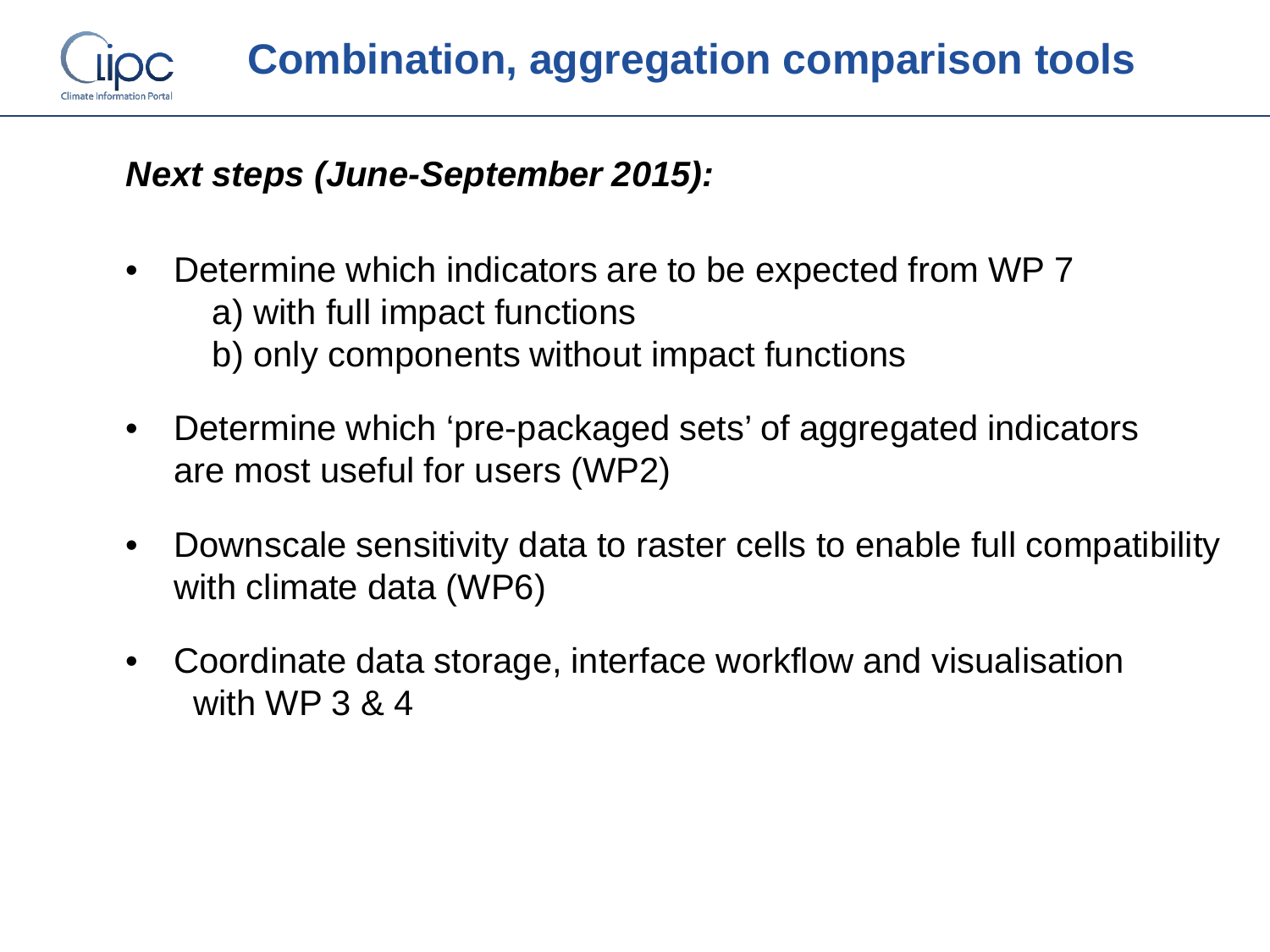

#### **Main components**

- Main scenario exploration tool
- Shared socio-economic pathway (SSP) regionalisation module
- Optional SSP combination module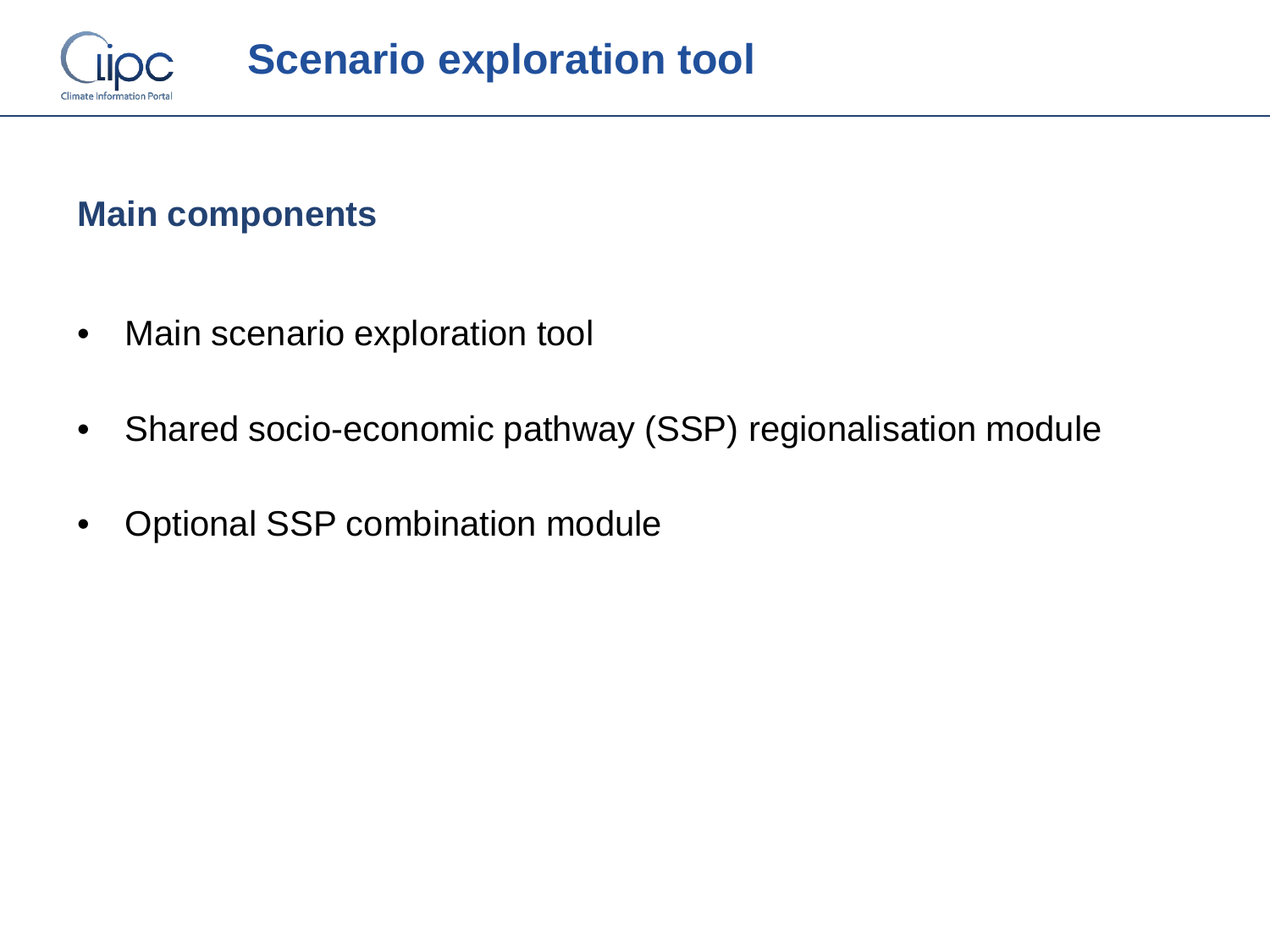

#### **Aggregation Tool Selection Panel**



# **Socio-economic Scenario Panel**

#### Select scenario for each country

|                | <b>Scenario</b><br>А | <b>Scenario</b><br>В | <b>Scenario</b> |
|----------------|----------------------|----------------------|-----------------|
| <b>Belgium</b> | X                    |                      |                 |
| <b>Denmark</b> | X                    |                      |                 |
| <b>Germany</b> |                      |                      | X               |
| <b>France</b>  |                      | X                    |                 |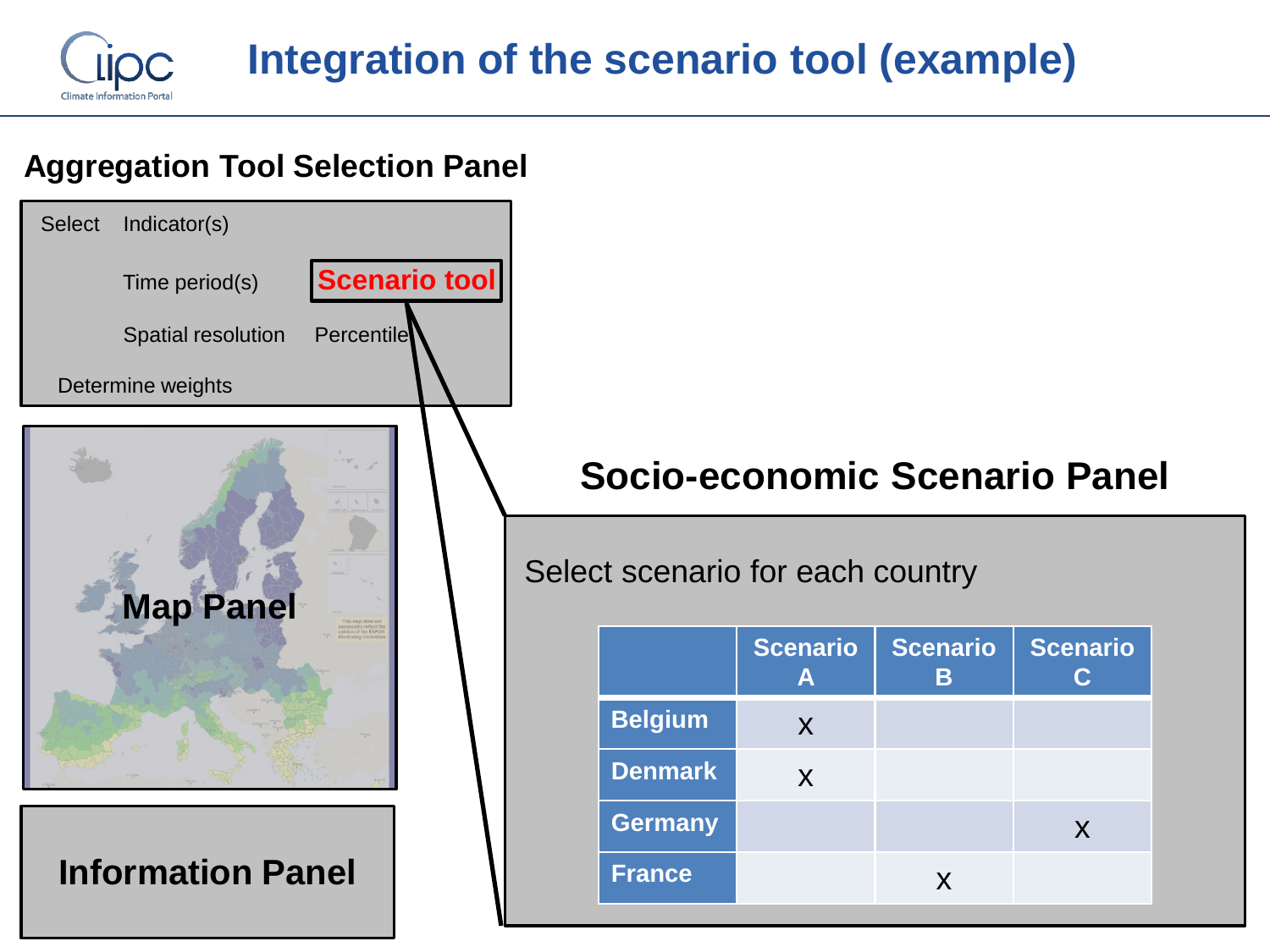

#### **Next steps (June-September)**

- Develop and test methodology for regionalisation of SSPs: based on current distribution + trend extrapolation based on user input on degree of regional divergence/convergence
- Develop and test methodology for combination of different SSPs:
	- one SSP applied to all countries (default)
	- user choice for each country with visualised results at European level
- Outline content and flow of user guidance with WP 2, 3 & 7
- Invite external experts (IA & SSP community) to provide feedback
- Ensure connection with sensitivity indicators (indicator comparison tool)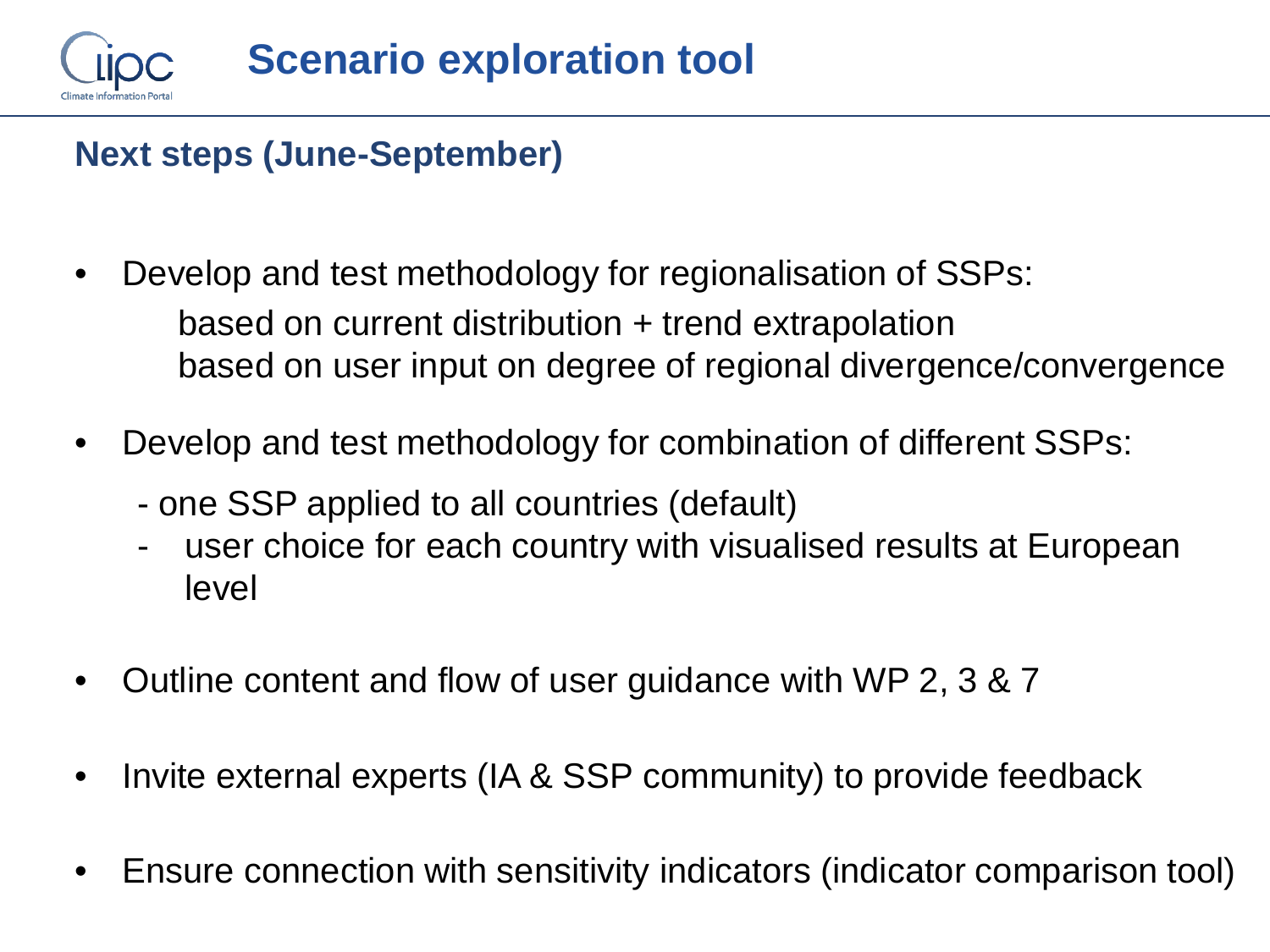

# **Uncertainty assessment tool**



### **Uncertainty U3 Uncertainty Panel** Tier-1 cluster of sources of uncertainty projections scenarios (1) model (2) variablity (3) Text explanation of a particular uncertainty - Three sources of uncertainty from tier1 to tier 3 Example of tier 1 indicator: - Suggestions on methods how to quantify the uncertainties